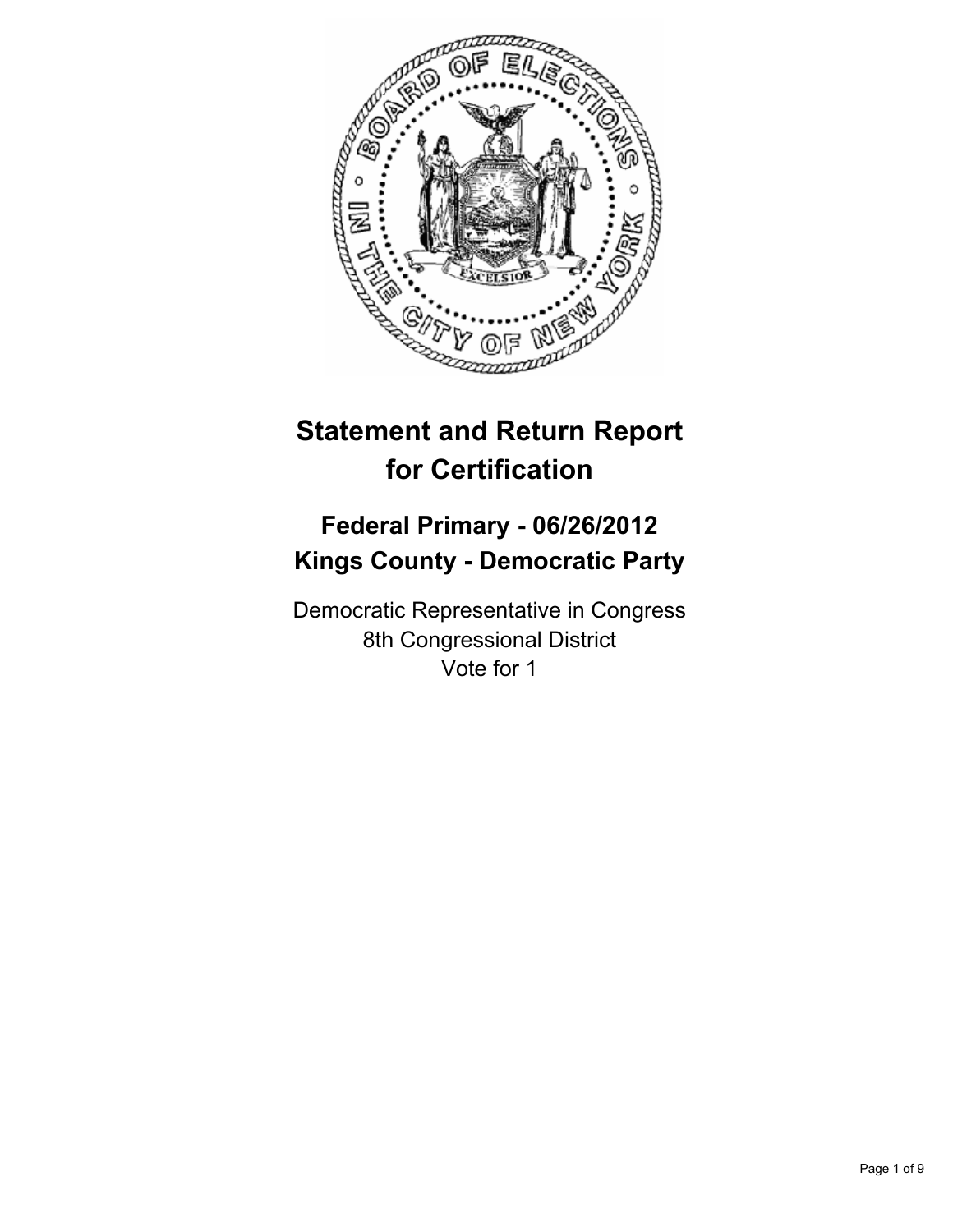

| PUBLIC COUNTER                                           | 7,320          |
|----------------------------------------------------------|----------------|
| <b>EMERGENCY</b>                                         | 27             |
| ABSENTEE/MILITARY                                        | 96             |
| <b>FEDERAL</b>                                           | 10             |
| <b>SPECIAL PRESIDENTIAL</b>                              | 0              |
| <b>AFFIDAVIT</b>                                         | 158            |
| <b>Total Ballots</b>                                     | 7,611          |
| Less - Inapplicable Federal/Special Presidential Ballots | 0              |
| <b>Total Applicable Ballots</b>                          | 7,611          |
| <b>HAKEEM S JEFFRIES</b>                                 | 4,000          |
| <b>CHARLES BARRON</b>                                    | 3,557          |
| CHRISTOPHER BANKS (WRITE-IN)                             | 2              |
| EARL WILLIAMS (WRITE-IN)                                 | 1              |
| ERIK MARTIN DILAN (WRITE-IN)                             | $\overline{2}$ |
| NYDIA M. VELAZQUEZ (WRITE-IN)                            | 1              |
| UNATTRIBUTABLE WRITE-IN (WRITE-IN)                       | 4              |
| <b>Total Votes</b>                                       | 7,567          |
| Unrecorded                                               | 44             |

| <b>PUBLIC COUNTER</b>                                    | 1,338 |
|----------------------------------------------------------|-------|
| <b>EMERGENCY</b>                                         | 7     |
| ABSENTEE/MILITARY                                        | 19    |
| FEDERAL                                                  | 5     |
| <b>SPECIAL PRESIDENTIAL</b>                              | 0     |
| AFFIDAVIT                                                | 20    |
| <b>Total Ballots</b>                                     | 1,389 |
| Less - Inapplicable Federal/Special Presidential Ballots | 0     |
| <b>Total Applicable Ballots</b>                          | 1,389 |
| <b>HAKEEM S JEFFRIES</b>                                 | 1,050 |
| <b>CHARLES BARRON</b>                                    | 331   |
| DANIEL EFOSA (WRITE-IN)                                  | 1     |
| <b>Total Votes</b>                                       | 1,382 |
| Unrecorded                                               | 7     |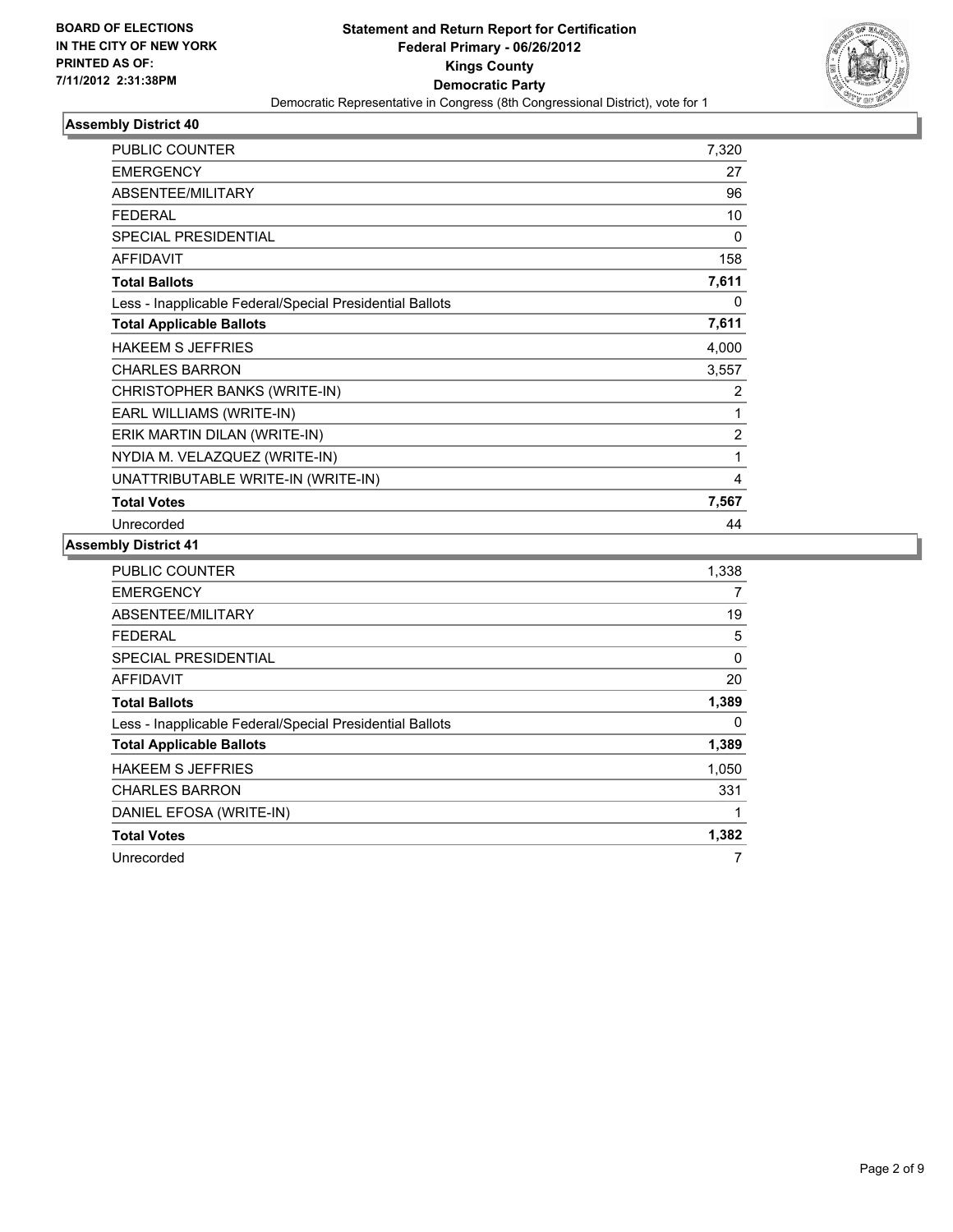

| <b>PUBLIC COUNTER</b>                                    | 95             |
|----------------------------------------------------------|----------------|
| <b>EMERGENCY</b>                                         | 0              |
| ABSENTEE/MILITARY                                        |                |
| <b>FEDERAL</b>                                           | 0              |
| SPECIAL PRESIDENTIAL                                     | $\Omega$       |
| <b>AFFIDAVIT</b>                                         | $\overline{2}$ |
| <b>Total Ballots</b>                                     | 98             |
| Less - Inapplicable Federal/Special Presidential Ballots | 0              |
| <b>Total Applicable Ballots</b>                          | 98             |
| <b>HAKEEM S JEFFRIES</b>                                 | 65             |
| <b>CHARLES BARRON</b>                                    | 32             |
| <b>Total Votes</b>                                       | 97             |
| Unrecorded                                               | 4              |

#### **Assembly District 45**

| <b>PUBLIC COUNTER</b>                                    | 856            |
|----------------------------------------------------------|----------------|
| <b>EMERGENCY</b>                                         | 0              |
| ABSENTEE/MILITARY                                        | 33             |
| FEDERAL                                                  | 3              |
| SPECIAL PRESIDENTIAL                                     | 0              |
| AFFIDAVIT                                                | $\overline{2}$ |
| <b>Total Ballots</b>                                     | 894            |
| Less - Inapplicable Federal/Special Presidential Ballots | 0              |
| <b>Total Applicable Ballots</b>                          | 894            |
| <b>HAKEEM S JEFFRIES</b>                                 | 859            |
| <b>CHARLES BARRON</b>                                    | 32             |
| <b>BOB TURNER (WRITE-IN)</b>                             | $\overline{2}$ |
| <b>Total Votes</b>                                       | 893            |
| Unrecorded                                               | 1              |

| PUBLIC COUNTER                                           | 4,172 |
|----------------------------------------------------------|-------|
| <b>EMERGENCY</b>                                         | 0     |
| ABSENTEE/MILITARY                                        | 149   |
| <b>FEDERAL</b>                                           | 5     |
| <b>SPECIAL PRESIDENTIAL</b>                              | 0     |
| <b>AFFIDAVIT</b>                                         | 69    |
| <b>Total Ballots</b>                                     | 4,395 |
| Less - Inapplicable Federal/Special Presidential Ballots | 0     |
| <b>Total Applicable Ballots</b>                          | 4,395 |
|                                                          |       |
| <b>HAKEEM S JEFFRIES</b>                                 | 3,943 |
| <b>CHARLES BARRON</b>                                    | 422   |
| <b>BOB TURNER (WRITE-IN)</b>                             | 2     |
| DONALD TRUMP (WRITE-IN)                                  | 1     |
| JEFF SMITH (WRITE-IN)                                    | 1     |
| <b>Total Votes</b>                                       | 4,369 |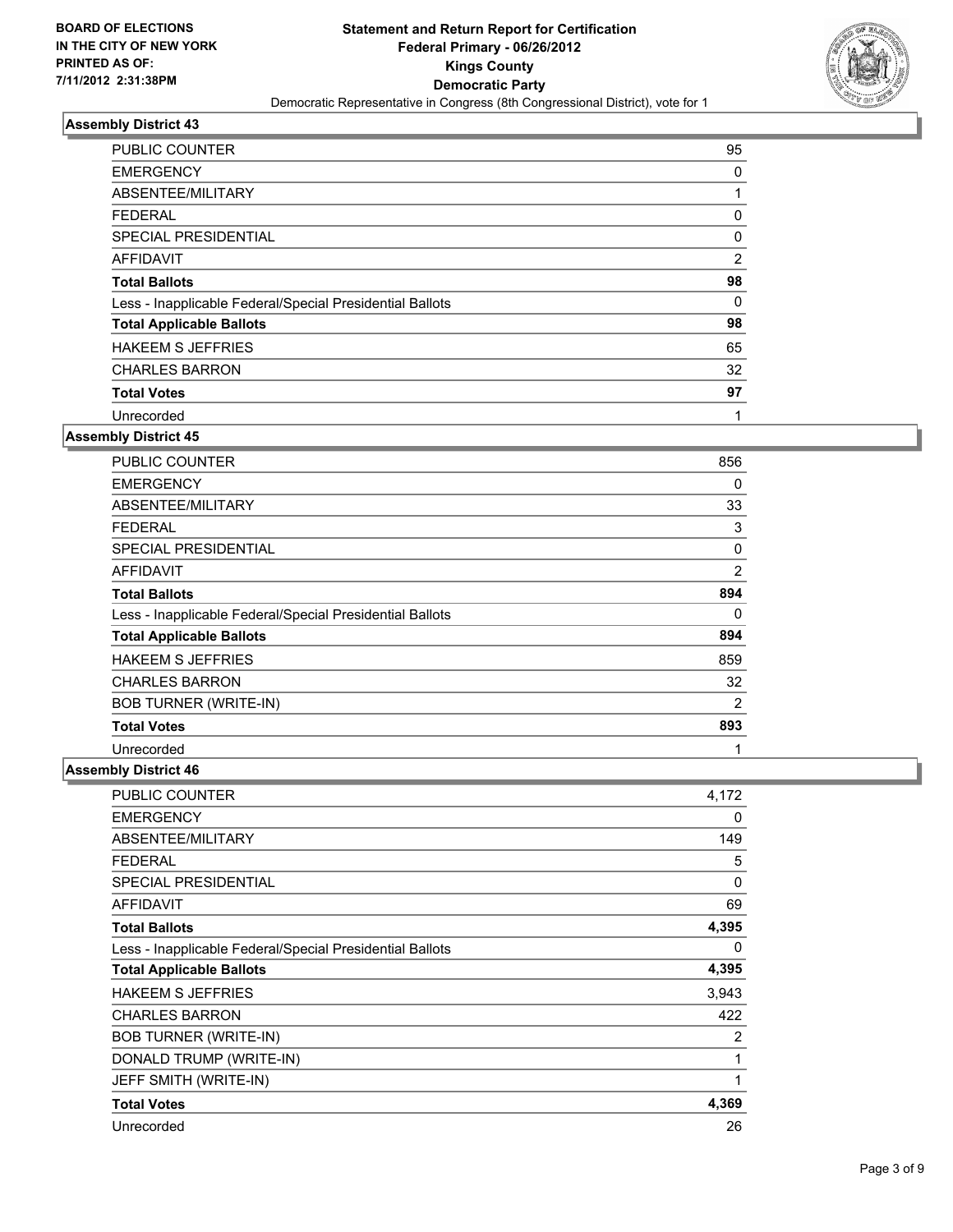

| <b>PUBLIC COUNTER</b>                                    | 1,449    |
|----------------------------------------------------------|----------|
| <b>EMERGENCY</b>                                         | 32       |
| ABSENTEE/MILITARY                                        | 43       |
| <b>FEDERAL</b>                                           | 2        |
| <b>SPECIAL PRESIDENTIAL</b>                              | $\Omega$ |
| <b>AFFIDAVIT</b>                                         | 31       |
| <b>Total Ballots</b>                                     | 1,557    |
| Less - Inapplicable Federal/Special Presidential Ballots | 0        |
| <b>Total Applicable Ballots</b>                          | 1,557    |
| <b>HAKEEM S JEFFRIES</b>                                 | 1.247    |
| <b>CHARLES BARRON</b>                                    | 296      |
| ERIK MARTIN DILAN (WRITE-IN)                             | 1        |
| LINCOLN RESTLER (WRITE-IN)                               | 1        |
| NYDIA M. VELAZQUEZ (WRITE-IN)                            | 5        |
| <b>Total Votes</b>                                       | 1,550    |
| Unrecorded                                               | 7        |

| PUBLIC COUNTER                                           | 324      |
|----------------------------------------------------------|----------|
| <b>EMERGENCY</b>                                         | 0        |
| ABSENTEE/MILITARY                                        | 27       |
| FEDERAL                                                  | 6        |
| <b>SPECIAL PRESIDENTIAL</b>                              | $\Omega$ |
| <b>AFFIDAVIT</b>                                         | 6        |
| <b>Total Ballots</b>                                     | 363      |
| Less - Inapplicable Federal/Special Presidential Ballots | 0        |
| <b>Total Applicable Ballots</b>                          | 363      |
| <b>HAKEEM S JEFFRIES</b>                                 | 303      |
| <b>CHARLES BARRON</b>                                    | 55       |
| <b>GEORGE MARTINEZ (WRITE-IN)</b>                        | 1        |
| NYDIA M. VELAZQUEZ (WRITE-IN)                            | 1        |
| STEPHEN LEVIN (WRITE-IN)                                 | 1        |
| YVETTE D. CLARKE (WRITE-IN)                              | 1        |
| <b>Total Votes</b>                                       | 362      |
| Unrecorded                                               | 1        |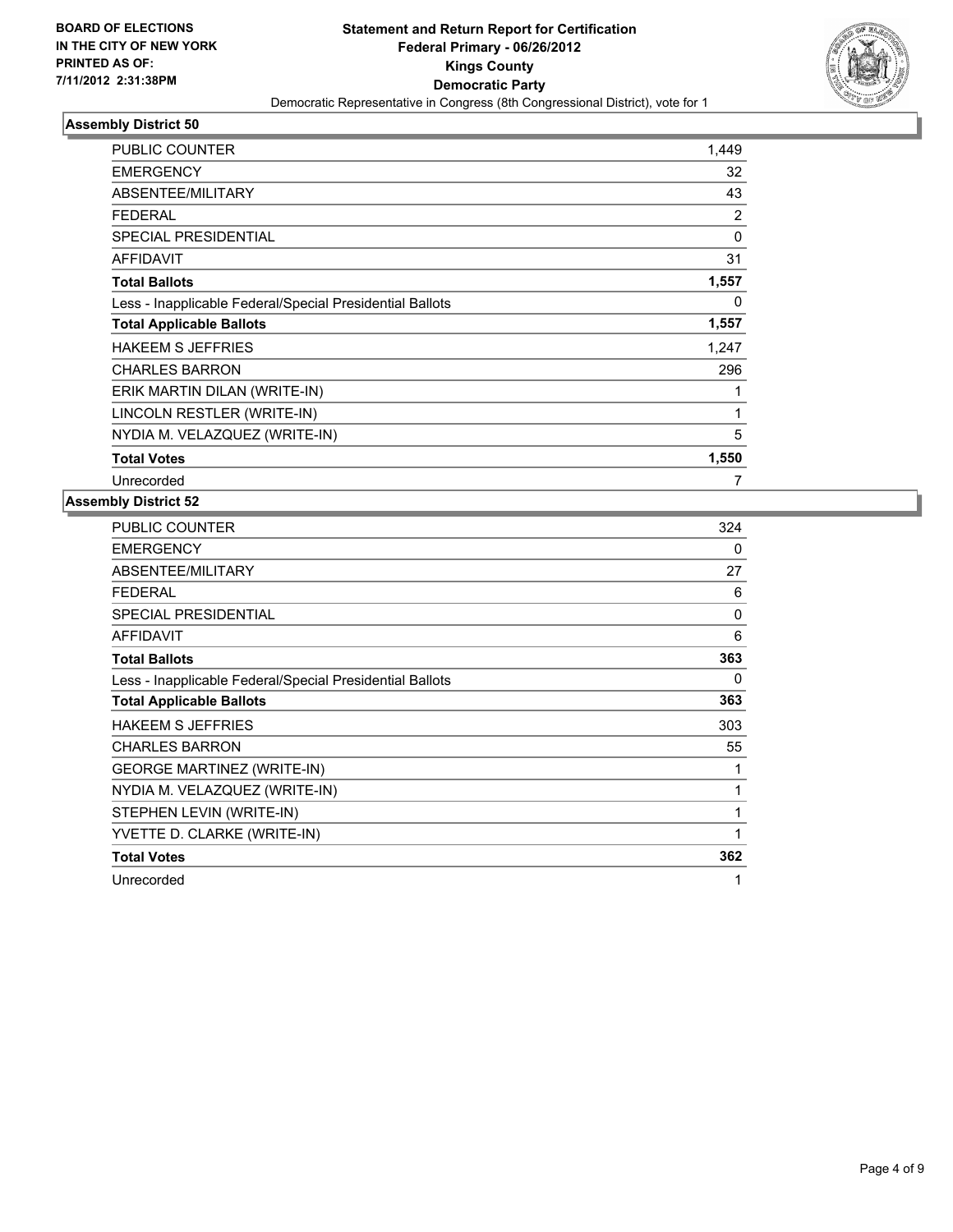

| PUBLIC COUNTER                                           | 1,647          |
|----------------------------------------------------------|----------------|
| <b>EMERGENCY</b>                                         | 0              |
| ABSENTEE/MILITARY                                        | 25             |
| <b>FEDERAL</b>                                           | 1              |
| <b>SPECIAL PRESIDENTIAL</b>                              | $\Omega$       |
| <b>AFFIDAVIT</b>                                         | 39             |
| <b>Total Ballots</b>                                     | 1,712          |
| Less - Inapplicable Federal/Special Presidential Ballots | 0              |
| <b>Total Applicable Ballots</b>                          | 1,712          |
| <b>HAKEEM S JEFFRIES</b>                                 | 1,011          |
| <b>CHARLES BARRON</b>                                    | 648            |
| DERICK MARTIN MALABE (WRITE-IN)                          | 1              |
| ERIK MARTIN DILAN (WRITE-IN)                             | 14             |
| NYDIA M. VELAZQUEZ (WRITE-IN)                            | 18             |
| RAFAEL ESPINAL (WRITE-IN)                                | $\overline{2}$ |
| UNATTRIBUTABLE WRITE-IN (WRITE-IN)                       | 6              |
| <b>Total Votes</b>                                       | 1,700          |
| Unrecorded                                               | 12             |

| PUBLIC COUNTER                                           | 2,827             |
|----------------------------------------------------------|-------------------|
| <b>EMERGENCY</b>                                         | 1                 |
| ABSENTEE/MILITARY                                        | 34                |
| <b>FEDERAL</b>                                           | 3                 |
| SPECIAL PRESIDENTIAL                                     | 0                 |
| <b>AFFIDAVIT</b>                                         | 64                |
| <b>Total Ballots</b>                                     | 2,929             |
| Less - Inapplicable Federal/Special Presidential Ballots | 0                 |
| <b>Total Applicable Ballots</b>                          | 2,929             |
| <b>HAKEEM S JEFFRIES</b>                                 | 1,779             |
| <b>CHARLES BARRON</b>                                    | 1,131             |
| <b>ENRIQUE DILAN (WRITE-IN)</b>                          | 1                 |
| ERIK MARTIN DILAN (WRITE-IN)                             | 1                 |
| NYDIA M. VELAZQUEZ (WRITE-IN)                            | 2                 |
| UNATTRIBUTABLE WRITE-IN (WRITE-IN)                       | 3                 |
| <b>Total Votes</b>                                       | 2,917             |
| Unrecorded                                               | $12 \overline{ }$ |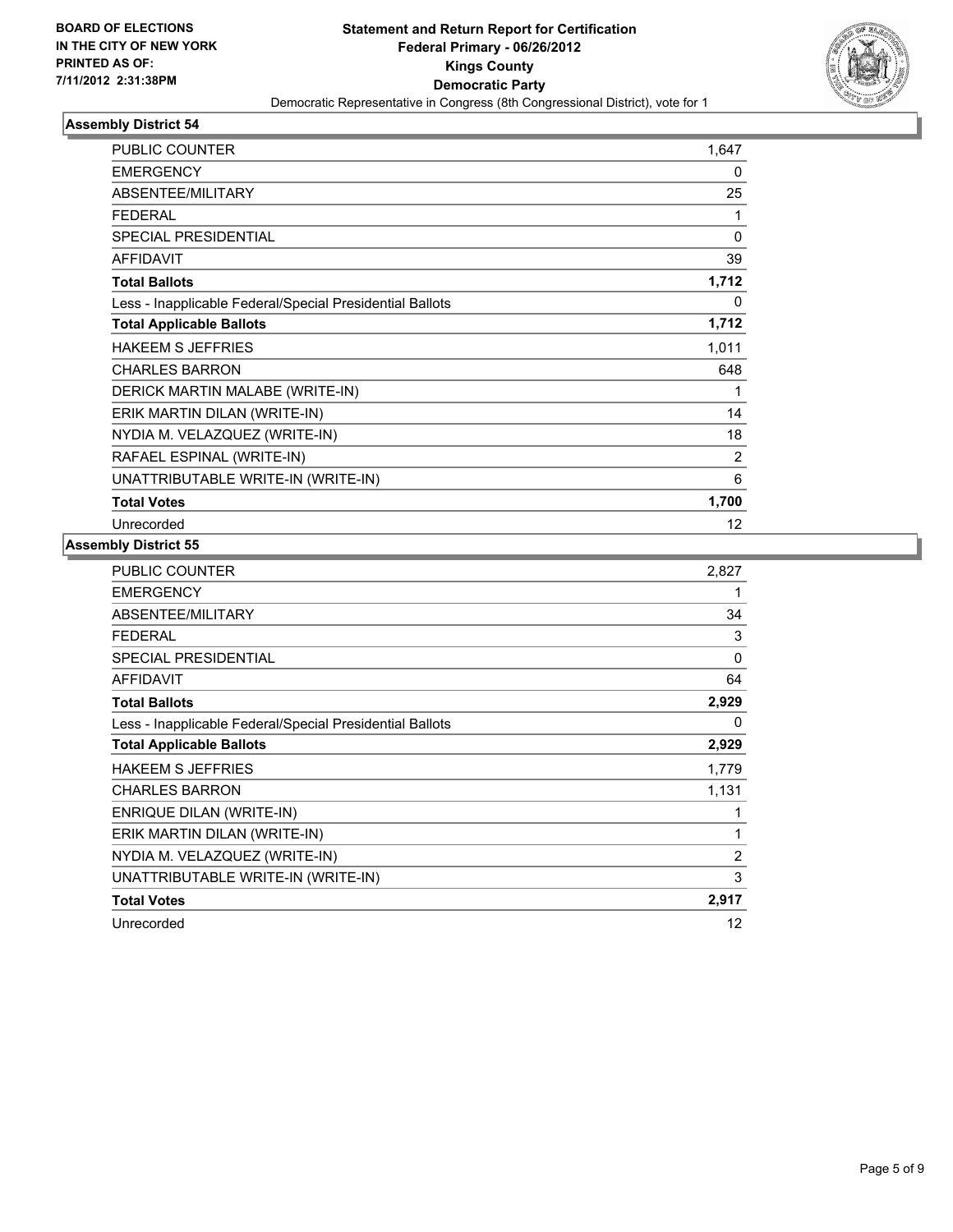

| <b>PUBLIC COUNTER</b>                                    | 5,773 |
|----------------------------------------------------------|-------|
| <b>EMERGENCY</b>                                         | 0     |
| ABSENTEE/MILITARY                                        | 117   |
| <b>FEDERAL</b>                                           | 8     |
| SPECIAL PRESIDENTIAL                                     | 0     |
| <b>AFFIDAVIT</b>                                         | 162   |
| <b>Total Ballots</b>                                     | 6,060 |
| Less - Inapplicable Federal/Special Presidential Ballots | 0     |
| <b>Total Applicable Ballots</b>                          | 6,060 |
| <b>HAKEEM S JEFFRIES</b>                                 | 3,869 |
| <b>CHARLES BARRON</b>                                    | 2,141 |
| ADRIANO ESPALLAR (WRITE-IN)                              | 1     |
| JOY BONNER (WRITE-IN)                                    | 1     |
| NYDIA M. VELAZQUEZ (WRITE-IN)                            | 3     |
| UNATTRIBUTABLE WRITE-IN (WRITE-IN)                       | 3     |
| <b>Total Votes</b>                                       | 6,018 |
| Unrecorded                                               | 42    |

| PUBLIC COUNTER                                           | 5,420 |
|----------------------------------------------------------|-------|
| <b>EMERGENCY</b>                                         | 51    |
| ABSENTEE/MILITARY                                        | 103   |
| <b>FEDERAL</b>                                           | 17    |
| SPECIAL PRESIDENTIAL                                     | 0     |
| <b>AFFIDAVIT</b>                                         | 141   |
| <b>Total Ballots</b>                                     | 5,732 |
| Less - Inapplicable Federal/Special Presidential Ballots | 0     |
| <b>Total Applicable Ballots</b>                          | 5,732 |
| <b>HAKEEM S JEFFRIES</b>                                 | 4,662 |
| <b>CHARLES BARRON</b>                                    | 1,037 |
| CLINTON M. MILLER (WRITE-IN)                             | 1     |
| DAVID WILKERSON (WRITE-IN)                               | 1     |
| <b>GEORGE MARTINEZ (WRITE-IN)</b>                        | 1     |
| NICK PESSY (WRITE-IN)                                    | 1     |
| PETER VITAKIS (WRITE-IN)                                 | 1     |
| <b>Total Votes</b>                                       | 5,704 |
| Unrecorded                                               | 28    |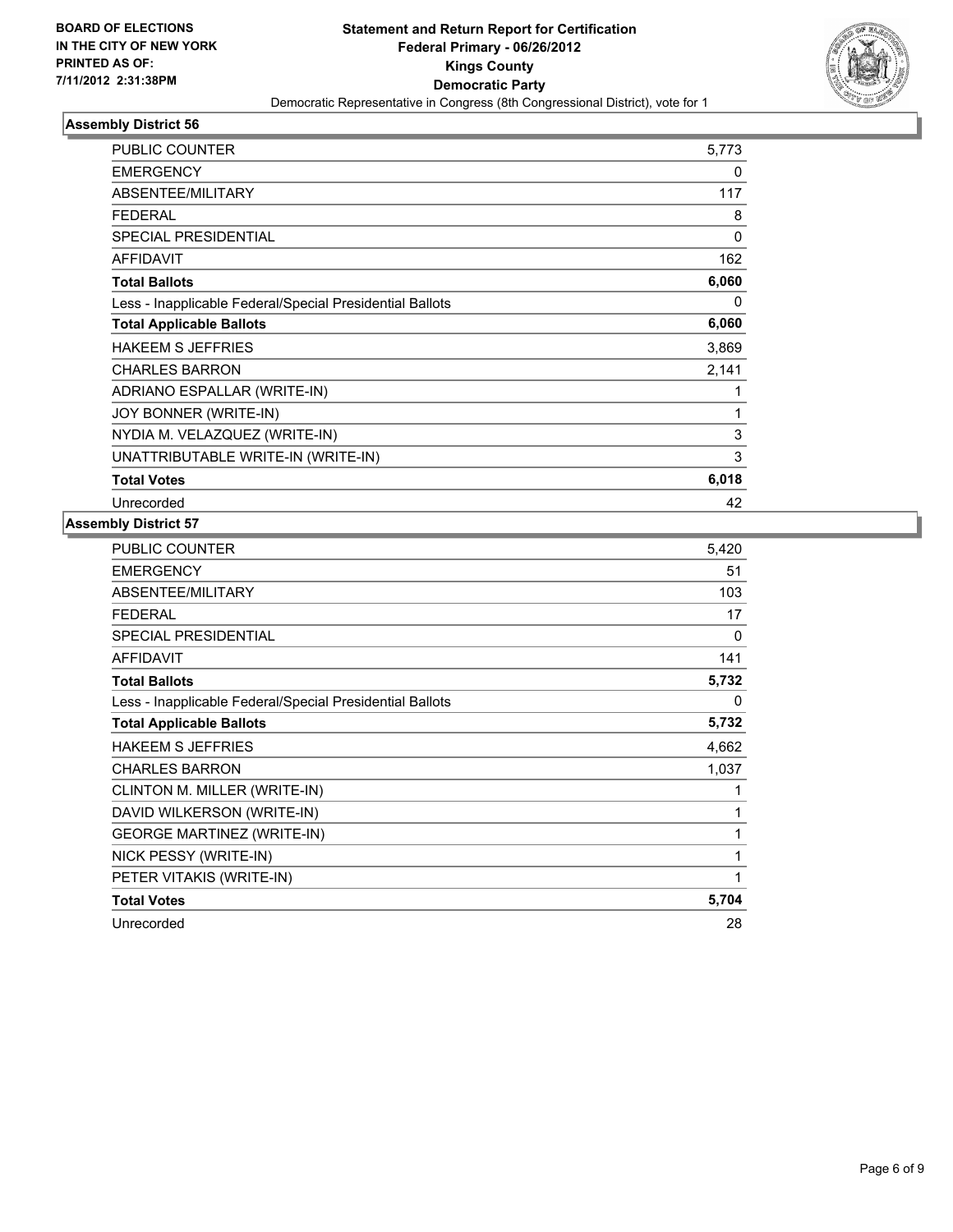

| <b>PUBLIC COUNTER</b>                                    | 1,731    |
|----------------------------------------------------------|----------|
| <b>EMERGENCY</b>                                         | 0        |
| ABSENTEE/MILITARY                                        | 79       |
| <b>FEDERAL</b>                                           | 8        |
| <b>SPECIAL PRESIDENTIAL</b>                              | 0        |
| <b>AFFIDAVIT</b>                                         | 23       |
| <b>Total Ballots</b>                                     | 1,841    |
| Less - Inapplicable Federal/Special Presidential Ballots | $\Omega$ |
| <b>Total Applicable Ballots</b>                          | 1,841    |
| <b>HAKEEM S JEFFRIES</b>                                 | 1,202    |
| <b>CHARLES BARRON</b>                                    | 627      |
| ERIC DOLPHY (WRITE-IN)                                   |          |
| FRANK SEDDO (WRITE-IN)                                   | 1        |
| UNATTRIBUTABLE WRITE-IN (WRITE-IN)                       | 1        |
| <b>Total Votes</b>                                       | 1,832    |
| Unrecorded                                               | 9        |

| <b>PUBLIC COUNTER</b>                                    | 4,099 |
|----------------------------------------------------------|-------|
| <b>EMERGENCY</b>                                         | 7     |
| <b>ABSENTEE/MILITARY</b>                                 | 105   |
| <b>FEDERAL</b>                                           | 12    |
| SPECIAL PRESIDENTIAL                                     | 0     |
| <b>AFFIDAVIT</b>                                         | 38    |
| <b>Total Ballots</b>                                     | 4,261 |
| Less - Inapplicable Federal/Special Presidential Ballots | 0     |
| <b>Total Applicable Ballots</b>                          | 4,261 |
| <b>HAKEEM S JEFFRIES</b>                                 | 3,514 |
| <b>CHARLES BARRON</b>                                    | 726   |
| NIKKI MAURO (WRITE-IN)                                   | 1     |
| RICH BROWN (WRITE-IN)                                    | 1     |
| STEWNER B. MILSTEIN (WRITE-IN)                           | 2     |
| UNATTRIBUTABLE WRITE-IN (WRITE-IN)                       | 2     |
| YEVETT D. CLARKE (WRITE-IN)                              | 1     |
| YVETTE D. CLARKE (WRITE-IN)                              | 2     |
| <b>Total Votes</b>                                       | 4,249 |
| Unrecorded                                               | 12    |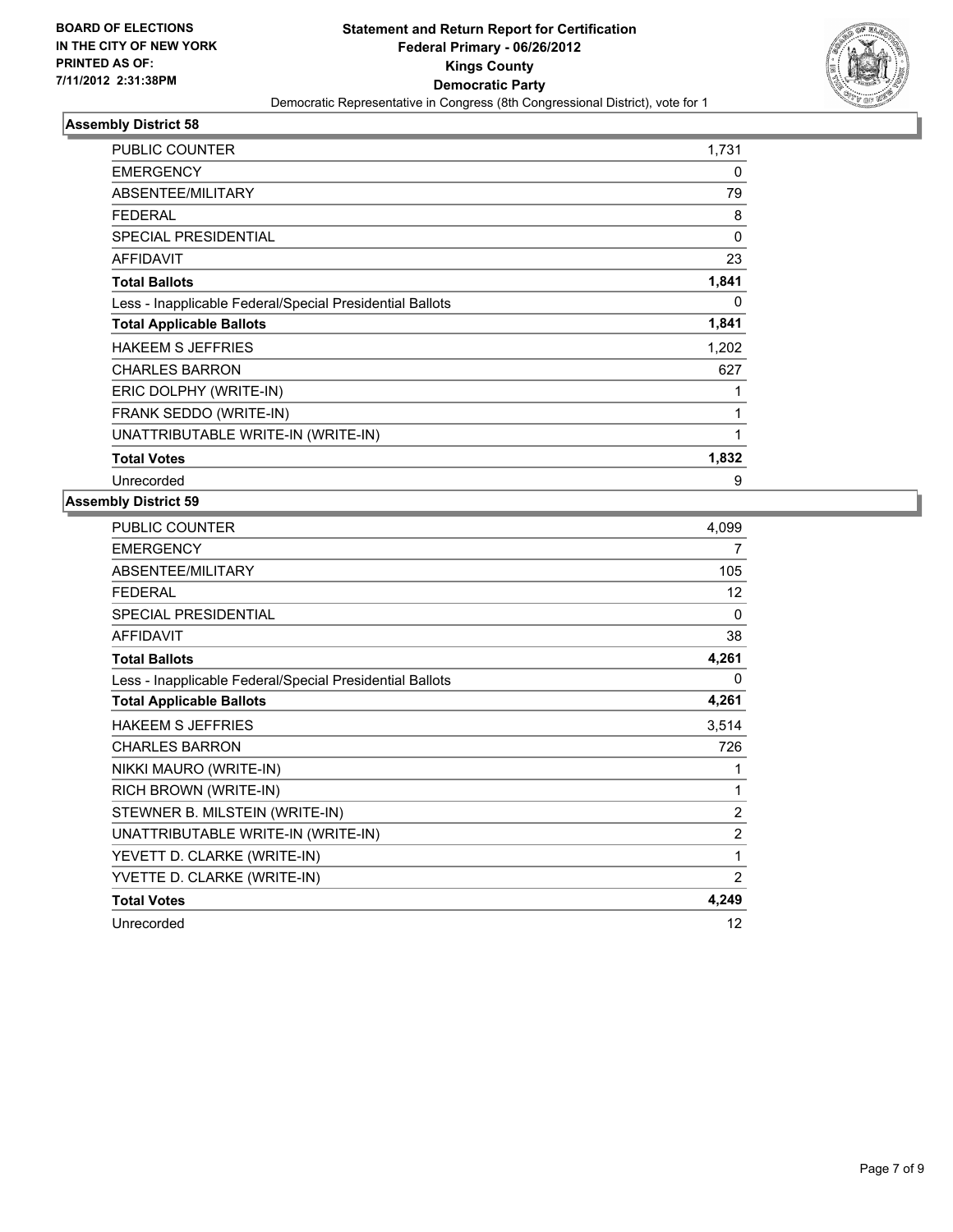

#### **Total for Democratic Representative in Congress (8th Congressional District) - Kings County**

| PUBLIC COUNTER                                           | 37,051         |
|----------------------------------------------------------|----------------|
| <b>EMERGENCY</b>                                         | 125            |
| ABSENTEE/MILITARY                                        | 831            |
| <b>FEDERAL</b>                                           | 80             |
| SPECIAL PRESIDENTIAL                                     | 0              |
| <b>AFFIDAVIT</b>                                         | 755            |
| <b>Total Ballots</b>                                     | 38,842         |
| Less - Inapplicable Federal/Special Presidential Ballots | 0              |
| <b>Total Applicable Ballots</b>                          | 38,842         |
| <b>HAKEEM S JEFFRIES</b>                                 | 27,504         |
| <b>CHARLES BARRON</b>                                    | 11,035         |
| ADRIANO ESPALLAR (WRITE-IN)                              | 1              |
| <b>BOB TURNER (WRITE-IN)</b>                             | 4              |
| CHRISTOPHER BANKS (WRITE-IN)                             | $\overline{c}$ |
| CLINTON M. MILLER (WRITE-IN)                             | 1              |
| DANIEL EFOSA (WRITE-IN)                                  | $\mathbf{1}$   |
| DAVID WILKERSON (WRITE-IN)                               | 1              |
| DERICK MARTIN MALABE (WRITE-IN)                          | 1              |
| DONALD TRUMP (WRITE-IN)                                  | $\mathbf{1}$   |
| EARL WILLIAMS (WRITE-IN)                                 | $\mathbf{1}$   |
| <b>ENRIQUE DILAN (WRITE-IN)</b>                          | 1              |
| ERIC DOLPHY (WRITE-IN)                                   | 1              |
| ERIK MARTIN DILAN (WRITE-IN)                             | 18             |
| FRANK SEDDO (WRITE-IN)                                   | 1              |
| <b>GEORGE MARTINEZ (WRITE-IN)</b>                        | 2              |
| JEFF SMITH (WRITE-IN)                                    | $\mathbf{1}$   |
| JOY BONNER (WRITE-IN)                                    | 1              |
| LINCOLN RESTLER (WRITE-IN)                               | $\mathbf{1}$   |
| NICK PESSY (WRITE-IN)                                    | $\mathbf{1}$   |
| NIKKI MAURO (WRITE-IN)                                   | 1              |
| NYDIA M. VELAZQUEZ (WRITE-IN)                            | 30             |
| PETER VITAKIS (WRITE-IN)                                 | $\mathbf{1}$   |
| RAFAEL ESPINAL (WRITE-IN)                                | 2              |
| RICH BROWN (WRITE-IN)                                    | 1              |
| STEPHEN LEVIN (WRITE-IN)                                 | $\mathbf{1}$   |
| STEWNER B. MILSTEIN (WRITE-IN)                           | $\overline{2}$ |
| UNATTRIBUTABLE WRITE-IN (WRITE-IN)                       | 19             |
| YEVETT D. CLARKE (WRITE-IN)                              | 1              |
| YVETTE D. CLARKE (WRITE-IN)                              | 3              |
| <b>Total Votes</b>                                       | 38,640         |
| Unrecorded                                               | 202            |